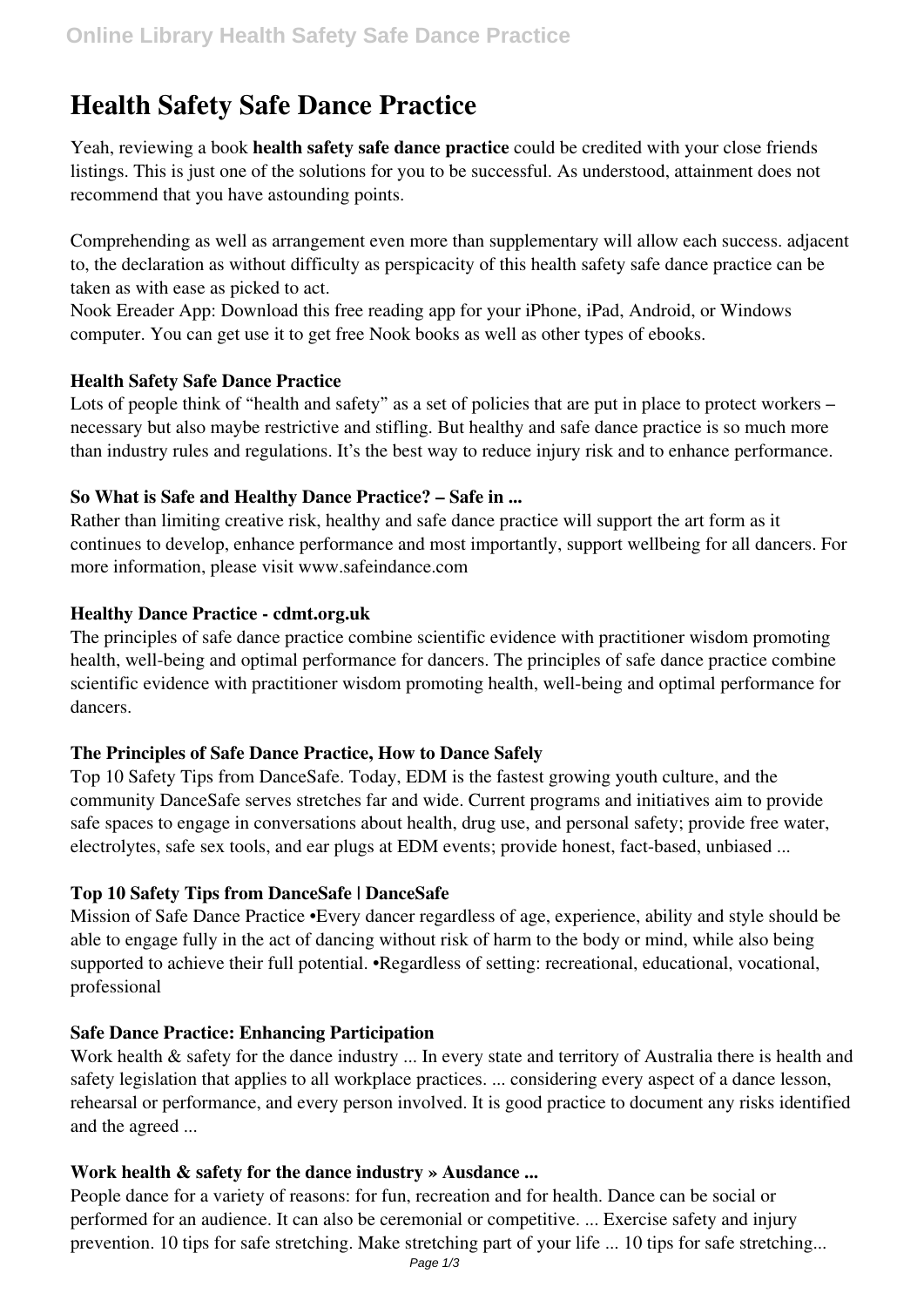## **Dancing - preventing injury - Better Health Channel**

Provide a Safe Dance environment which includes If the ideal environment is not available, design/adapt the activity so that is safe and conduct regular risk assessment checks. a venue that is free of obstacles such as furniture, building support structures, shoes and clothing

## **Safe dance practice » Ausdance | Dance Advocacy**

SAFETY IN THE DANCE STUDIO ... is important for us to remember that all organisations have a duty of care to ensure that employees and students remain safe at all times. ... Labels: dance safety, dance studio safety, occupational health and safety. No comments: Post a Comment.

# **The Dance Teacher: SAFETY IN THE DANCE STUDIO**

Health and safety in the studio 1. Health and Safety in the Studio 2. It may seem quite logical, but dance can be a dangerous activity if caution is not taken to ensure that all risks of injury are minimised.

## **Health and safety in the studio - SlideShare**

HEALTH & SAFETY POLICY: The Language of Dance ... To provide a safe movement/dance session suitable for the participants ... health and safety issue and does not feel able to continue with a session, s/he should contact the Language of Dance Centre immediately. Title:

## **Health & Safety Policy - Language of Dance**

Safe Dance Practice takes a multidisciplinary approach to the components of dancing safely, integrating principles without compromising dancers' artistic creativity and expression.

## **Safe Dance Practice – Human Kinetics Europe**

What other policies contribute to health and safety practice? Health and safety covers the broad territory of creating a safe environment for young people, volunteers and workers. To ensure that all aspects of health and safety are covered in the induction process youth groups may use a health and safety checklist.

# **Health and Safety Practice and Procedures**

You should always be ready to take suitable action in case of any health-related issue. You must have the proper knowledge of safe handling various things that we do and use in daily life so it may prevent any situation of emergency. This quiz is composed of some questions of various health and safetyrelated stuff.

# **A Health And Safety Practice Test! - ProProfs Quiz**

Work health & safety for the dance industry. ... Some general advice for studio teachers and/or managers about meeting OH&S requirements for maintaining a safe dance environment and for caring for the participants in a dance class. ... Published online by Ausdance on 28 September 2011.

# **Safe Dance® fact sheets » Ausdance | Dance Advocacy**

Dance spaces – the requirements for safe and optimal dance practice are: • A clean, suitably sprung floor with the appropriate surface for the type of dance (see alsoImproving Dance Floors and Dance Floors by Mark Foley (1998, Dance UK)). • A high enough ceiling to allow jumping, leaping and lifting without obstruction.

# **One Dance UK | Industry Standards - One Dance UK**

Whether you know it as Safe Dance Practice, Dancer Wellness or Healthy Dance Practice, Safe in Dance International aims to ensure a better, longer, more effective and less injured dance experience for anyone